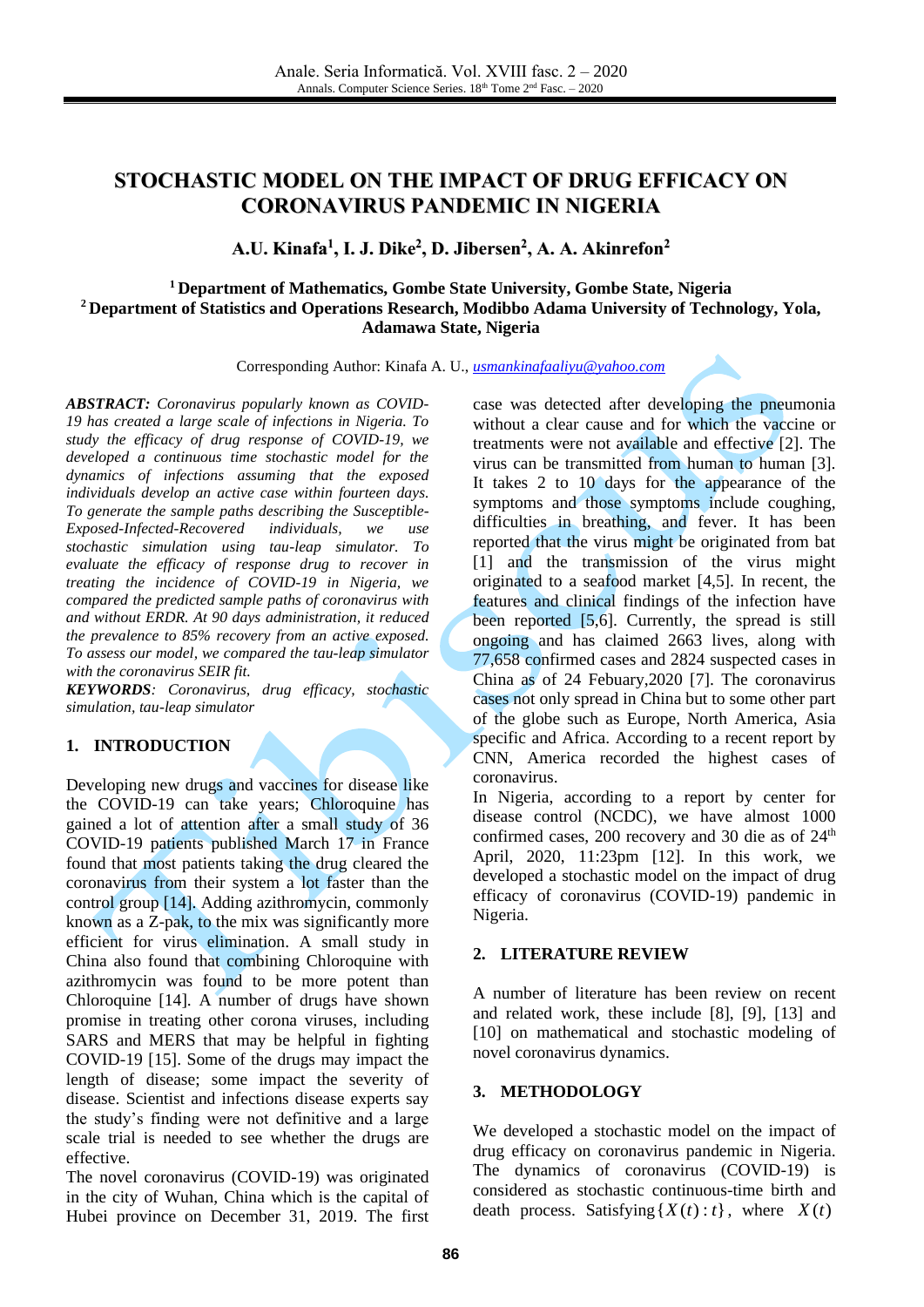represent a stochastic process and the model was formulated via the schematic or model diagram below:

#### **Model Formulation**



Figure 1: Model diagram of coronavirus Infectious

**Table 1:** Variables and Parameters Description of the  $Modol$ 

| noue                     |                            |                   |
|--------------------------|----------------------------|-------------------|
| Parameters/<br>Variables | Description                | Value/<br>Source  |
| ĸ                        | Rate of transmission       | 0.095[13]         |
| $\mathcal{C}$            | Rate of effective contact  | 31[13]            |
| σ                        | Rate of transmission of    | 1/7[13]           |
|                          | exposed to infected class  |                   |
| $\gamma$                 | Rate of recovered from     | 0.008[13]         |
|                          | infectious                 |                   |
| k                        | Rate of immunity developed | $0.005$ [Assumed] |
| d                        | Drug parameter             | 0.80[Assumed]     |
| $\mu$                    | Disease induced mortality  | 0.0027[13]        |
|                          | rate                       |                   |
| π                        | Recruitment rate           | 500               |
| S                        | Susceptible individual     | 1000[Assumed]     |
|                          | (initial)                  |                   |
| E                        | Exposed cases (initial)    | 493[12]           |
|                          | Infected cases (initial)   | 277[12]           |
| R                        | Recovered from infectious  | 159[12]           |
|                          | (initial)                  |                   |

From our model, we obtain the Kolmogorov forward Equations for the dynamics of coronavirus as follows: Let  $i = S, k = E, l = I, m = R$  for the disease compartments.

$$
\begin{cases}\nP_{i}(t+\Delta t) = (\pi + \lambda_{12})(i-1)\Delta t P_{i-1}(t) + (\lambda_{41} + \mu_{1})(i+1)\Delta t P_{i+1}(t) + [1 - (\pi + \lambda_{12} + \lambda_{41} + \mu_{1})(i)\Delta t]P_{i}(t) + o(\Delta t) \\
P_{k}(t+\Delta t) = (\lambda_{23} + \lambda_{24})(k-1)\Delta t P_{k-1}(t) + (\lambda_{12} + \mu_{2})(k+1)\Delta t P_{k+1}(t) + [1 - (\lambda_{23} + \lambda_{24} + \lambda_{12} + \mu_{2})(k)\Delta t]P_{k}(t) + o(\Delta t) \\
P_{i}(t+\Delta t) = \lambda_{34}(l-1)\Delta t P_{i-1}(t) + (\lambda_{23} + \mu_{3})(l+1)\Delta t P_{i+1}(t) + [1 - (\lambda_{34} + \lambda_{23} + \mu_{3})(l)\Delta t]P_{i}(t) + o(\Delta t) \\
P_{m}(t+\Delta t) = \lambda_{45}(m-1)\Delta t P_{m-1}(t) + \mu_{4}(m+1)\Delta t P_{i+1}(t) + [1 - (\lambda_{45} + \mu_{4})(m)\Delta t]P_{m}(t) + o(\Delta t)\n\end{cases} (1)
$$

And the Kolmogorov Forward Differential Equations for the dynamics of coronavirus in our model are obtained as follows:

$$
\begin{cases}\n\frac{dP_i(t)}{dt} = (\pi + \lambda_{12})(i - 1)P_{i-1}(t) + (\lambda_{41} + \mu_1)(i + 1)P_{i+1}(t) - (\pi + \lambda_{12} + \lambda_{41} + \mu_1)(i)P_i(t) \\
\frac{dP_k(t)}{dt} = (\lambda_{23} + \lambda_{24})(k - 1)P_{k-1}(t) + (\lambda_{12} + \mu_2)(k + 1)P_{k+1}(t) - (\lambda_{23} + \lambda_{24} + \lambda_{12} + \mu_2)(k)P_k(t) \\
\frac{dP_l(t)}{dt} = \lambda_{34}(l - 1)P_{l-1}(t) + (\lambda_{23} + \mu_3)(l + 1)P_{l+1}(t) - (\lambda_{34} + \lambda_{23} + \mu_3)(l)P_l(t) \\
\frac{dP_m(t)}{dt} = \lambda_{45}(m - 1)P_{m-1}(t) + \mu_4(m + 1)P_{m+1}(t) - (\lambda_{45} + \mu_4)(m)P_m(t)\n\end{cases}
$$
\n(2)

The above equations can also be reduced as follows:

$$
\frac{dP_i(t)}{dt} = b(i-1)P_{i-1}(t) + d(i+1)P_{i+1}(t) - (b+d)(i)P_i(t)
$$
\n
$$
\frac{dP_k(t)}{dt} = b(k-1)P_{k-1}(t) + d(k+1)P_{k+1}(t) - (b+d)(k)P_k(t)
$$
\n
$$
\frac{dP_l(t)}{dt} = b(l-1)P_{l-1}(t) + d(l+1)P_{l+1}(t) - (b+d)(l)P_l(t)
$$
\n
$$
\frac{dP_m(t)}{dt} = b(m-1)P_{m-1}(t) + d(m+1)P_{m+1}(t) - (b+d)(m)P_m(t)
$$
\n(3)

To solve the system of our equations describe above, we use moment generating function (mgf) so as to obtain our mean and variance of coronavirus from our model.

 $\overline{\mathcal{L}}$  $\mathbf{I}$  $\mathbf{I}$ 

 $\mathbf{I}$  $\overline{1}$ 

> We recall that  $M_i(\theta) = E[e^{\theta i}] = \sum_{i=0}^{N} e^{\theta i} P'_i(t)$ , multiplying both sides of equation (3) by  $e^{\theta i}$  and sum over *i* .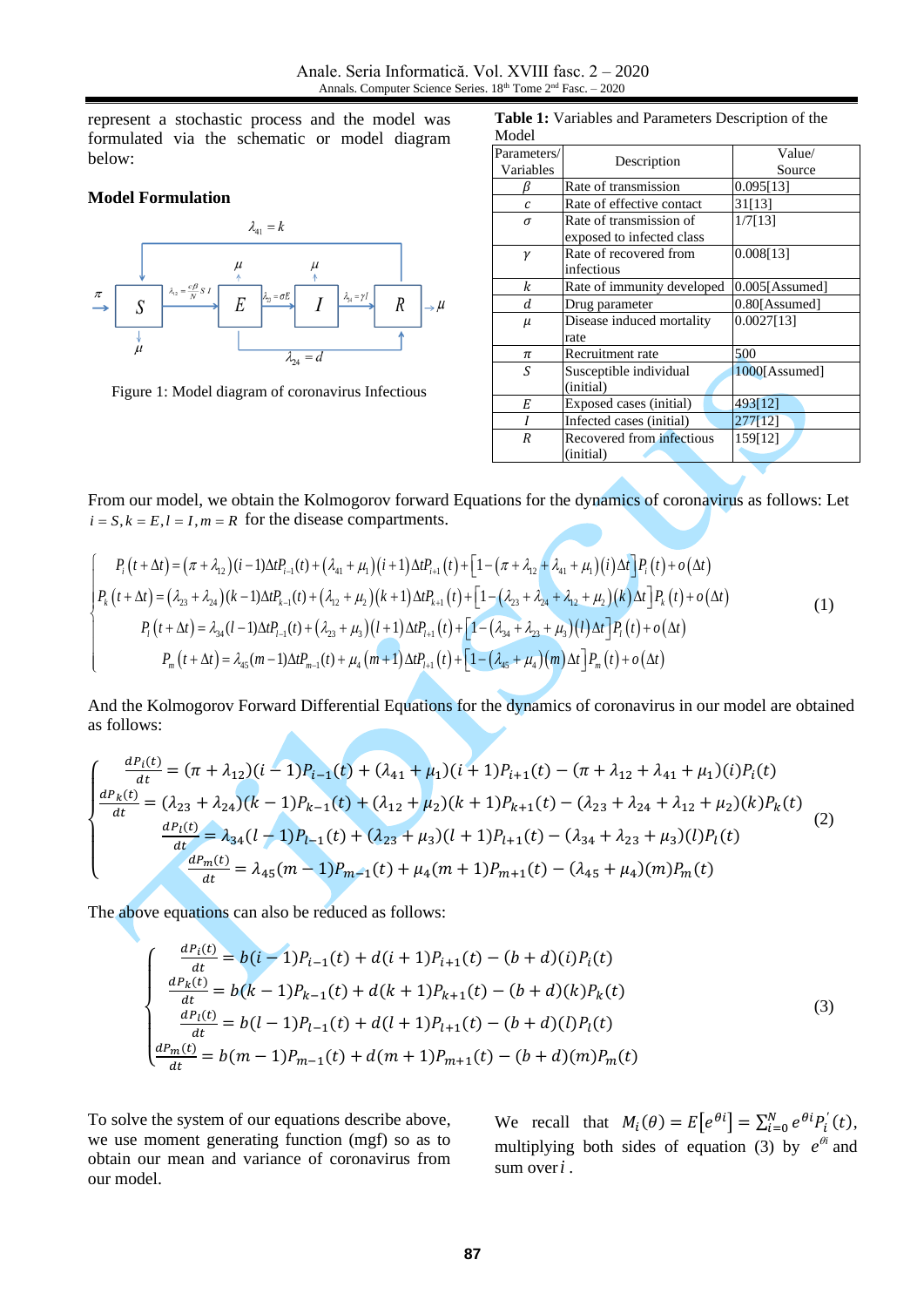$$
e^{\theta i} \frac{dP_i(t)}{dt} = b(i-1)e^{\theta i}P_{i-1}(t) + d(i+1)e^{\theta i}P_{i+1}(t) - (b+d)(i)e^{\theta i}P_i(t)
$$

$$
\sum_{i=0}^{N} e^{\theta i} \frac{dP_i(t)}{dt} = b(i-1) \sum_{i=0}^{N} e^{\theta i} P_{i-1}(t) + d(i+1) \sum_{i=0}^{N} e^{\theta i} P_{i+1}(t) - (b+d)(i) \sum_{i=0}^{N} e^{\theta i} P_i(t)
$$

For *i*,  
\n
$$
\frac{\partial M_i(\theta)}{\partial t} = \{ (e^{\theta i} - 1) b(i - 1) + (e^{-\theta i} - 1) d(i + 1) \} \frac{\partial M_i(\theta)}{\partial \theta_i} - \{ bi + di \} (e^{\theta i} - 1) \frac{\partial M_i(\theta)}{\partial \theta_i}
$$

For k,  
\n
$$
\frac{\partial M_k(\theta)}{\partial t} = \{ (e^{\theta k} - 1) b(k - 1) + (e^{-\theta k} - 1) d(k + 1) \} \frac{\partial M_k(\theta)}{\partial \theta_k} - \{ bk + dk \} (e^{\theta k} - 1) \frac{\partial M_k(\theta)}{\partial \theta_k}
$$

For l,  
\n
$$
\frac{\partial M_l(\theta)}{\partial t} = \{ (e^{\theta l} - 1) b(l - 1) + (e^{-\theta l} - 1) d(l + 1) \} \frac{\partial M_l(\theta)}{\partial \theta_l} - \frac{\{ bl + dl \} (e^{\theta l} - 1) (\partial M_l(\theta))}{\partial \theta_l}
$$

For *<sup>m</sup>* ,  $\partial$ 

$$
\frac{M_m(\theta)}{\partial t} = \left\{ \left( e^{\theta m} - 1 \right) b(m - 1) + \left( e^{-\theta m} - 1 \right) d(m + 1) \right\} \frac{\partial M_m(\theta)}{\partial \theta_m} - \left\{ b m + 1 \right\}
$$
\n
$$
dm\} \left( e^{\theta m} - 1 \right) \frac{\partial M_m(\theta)}{\partial \theta_m} \tag{4}
$$

Solving those moment equations, we can analytically obtain our mean and variance of the population size in our model as follows:

For ease of derivation, we let our  $b = d = \lambda$  in the basic Kolmogorov forward differential equations and multiply through by  $i$  (for compartment  $i$ ) and sum over *i* .

$$
\sum_{i=1}^{\infty} i P_i'(t) = \lambda \sum_{i=1}^{\infty} i(i-1) P_{i-1}(t) +
$$
  
\n
$$
\lambda \sum_{i=1}^{\infty} i(i+1) P_{i+1}(t) - \lambda \sum_{i=1}^{\infty} i^2 P_i(t)
$$
 (5)  
\nWe define following  $M_1'(t) = \sum_{i=1}^{\infty} i P_i'(t)$ ,  
\n $M_2'(t) = \sum_{i=1}^{\infty} i^2 P_i'(t)$  and substituting in (5), we  
\nhave

$$
\frac{M_1'(t)}{M_1(t)} = \lambda \Rightarrow \int \frac{d}{dt} \left( \ln M_1(t) \right) dt = \int \lambda dt,
$$
  
ln(M\_1(t)) = 3t + 0, after taking any

 $ln(M_1(t)) = \lambda t + c$ , after taking exponential to both sides and solving for  $M_1(t)$ , we therefore have the mean as

$$
M_i(t) = E(X(t)) = ie^{\lambda t}
$$
 (6)

To obtain the variance, we similarly multiply through our basic Kolmogorov forward differential equations by  $i^2$  (for compartment *i*) and sum over *<sup>i</sup>* and obtain the variance as follows:

 $Var(X(t)) = M_2(t) - (M_1(t))^2 = ie^{\lambda t}(e^{\lambda t} - 1)$  (7)

Equation (6) and (7) are the mean and variance of the continuous time birth and death stochastic process of the coronavirus spread.

## **4. NUMERICAL SIMULATION OF THE MODEL**

To generate the sample paths describing the spread of Coronavirus in Nigeria, We perform numerical simulations of our model using tau-leap simulator and compare it with SEIR coronavirus fit using Nigeria data from daily report of Nigeria Center for Disease Control (NCDC) using parameters values in Table 2. We equally obtained the mean and variance of probability distribution describing the transition probabilities of our model using moment generating function so as to study the prevalence of the disease with and without intervention.



Figure 2: Plot showing sample path incidence for Susceptible-Exposed-Infected-Recovered



Figure 3: Plot showing sample path incidence for Susceptible in SEIR fit (COVID-19) & tau-leap simulator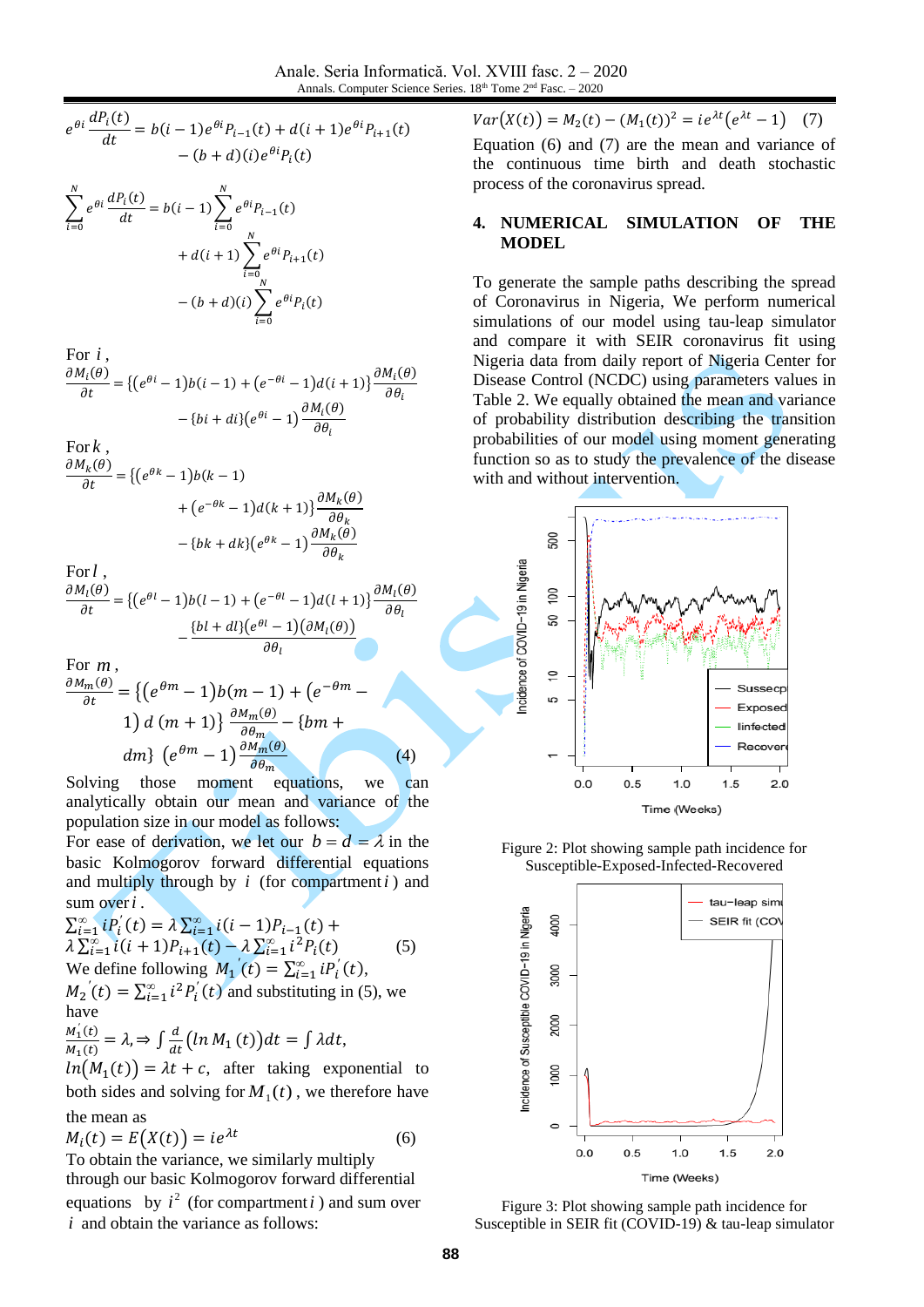Anale. Seria Informatică. Vol. XVIII fasc. 2 – 2020 Annals. Computer Science Series. 18<sup>th</sup> Tome 2<sup>nd</sup> Fasc. - 2020



Figure 4: Plot showing sample path incidence for in SEIR fit (COVID-19) & tau-leap simulator







Figure 6: Plot showing sample path incidence for Recovered in SEIR fit (COVID-19) & tau-leap simulator



Figure 7: Plot showing Prevalence probability with & without effective response drug to recovery (ERDR)

#### **5. DISCUSSION**

From the graphical result of our simulation, Figure 2 is showing the sample path incidence for Susceptible -Exposed-Infected-Recovered individuals, Figure 3 is showing sample path incidence for Susceptible in SEIR fit (COVID-19) and sample path obtained from tau-leap simulator, Figure 4 is showing sample path incidence for Exposed in SEIR fit (COVID-19) and sample path obtained from tau-leap simulator, Figure 5 is showing sample path incidence for Infected in SEIR fit (COVID-19) and sample path obtained from tau-leap simulator, Figure 6 is showing sample path incidence for Recovery in SEIR fit (COVID-19) and sample path obtained from tau-leap simulator and Figure 7 is showing the prevalence probability active exposed with and without effective response drug to recovery (ERDR).

From Figure 2, we observed that the incidence of susceptible individuals population decline and maintain some steadily up to  $11<sup>th</sup>$  day and then begins to increase largely due to COVID-19 transmission and movement of infected susceptible individuals into the Latently Infected population. Figure 3, shows the Exposed individuals incline and decline initially then maintain some steadily state due to the fact that they have been trace and start receiving medication and raises up as a result new cases are being reported daily as a result of more contacts. Figure 4 has similar properties with that of figure 3. Figure 5, we observed that the incidence of recovery individuals population incline and decline then maintain some steadily and then begins to increase slowly due large proportion of new confirmed cases and possibility of new re-infections of individuals or if the vaccine given to susceptible are not yet developed. Figure 6; indicate that the